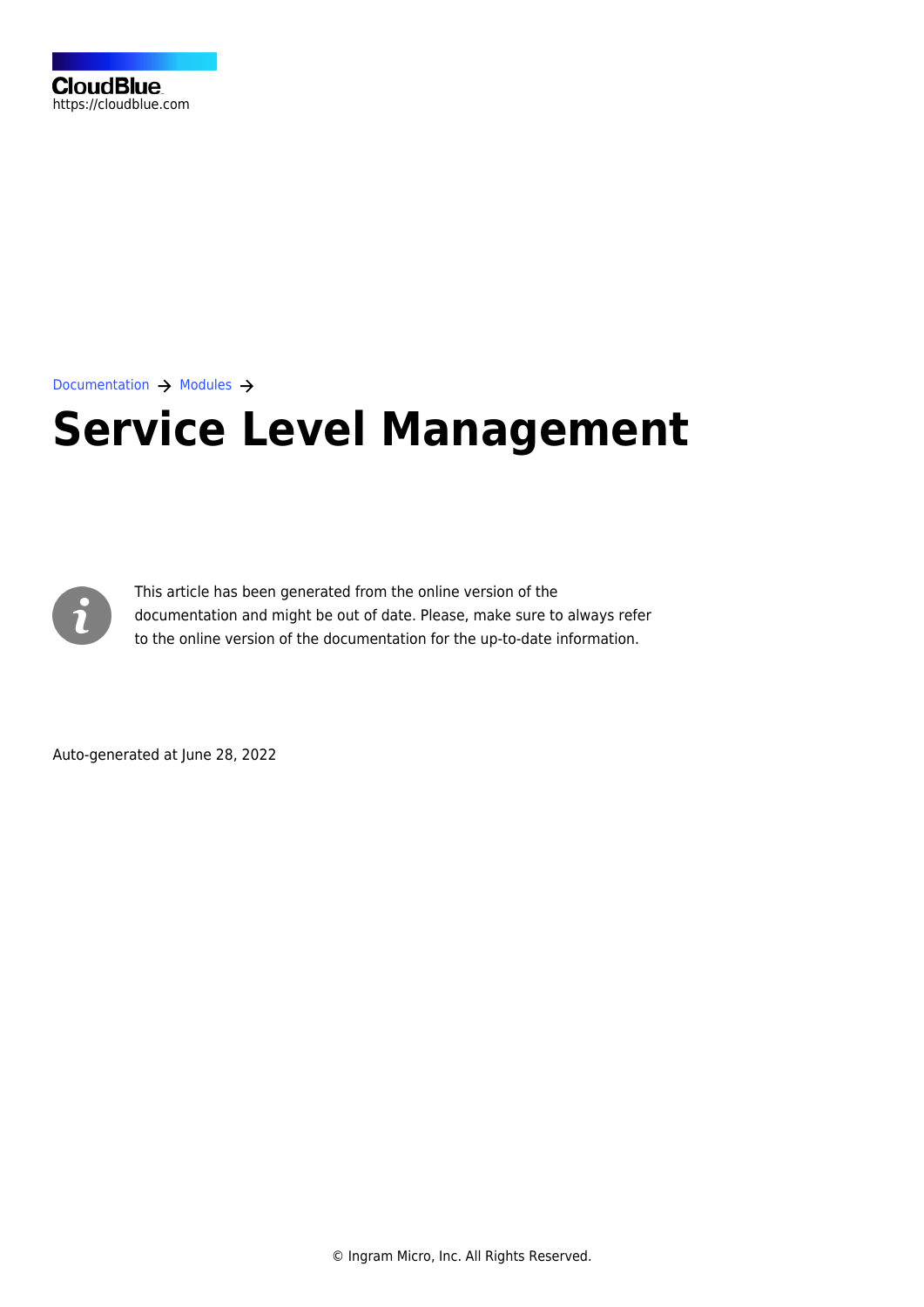#### **Introduction**

Today's user base expects every provided service to meet a high standard. That is the reason why various organizations and companies tend to adopt Service Level Management (SLM for short) as one of the the best practices to increase the service reliability and to amplify user experience. Before starting to work with SLM functionality on the CloudBlue Connect platform, it is crucial to outline the SLM concept and define its associated terminology.

Service Level Management represents an ongoing process of utilizing service level agreements to maintain high quality in service provisioning. Furthermore, SLM allows ensuring that your organization's performance and service level objectives meet changing needs of your business partners through continuous improvement of service activities, functions, and processes.

It is also important to outline key components and terminology that is associated with Service Level Management. A service level agreement is the fundamental part of SLM. Such agreements generally provide multiple service level objectives. Each service level objective is typically measured by multiple service level indicators. All SLM components are schematically illustrated and described below:



**Service Level Agreement** (**SLA**) defines terms and the level of service expected by service consumer from service providers. Namely, an SLA represents the key metrics by which the effectiveness of the process is monitored and approved. An SLA also provides remedies or penalties when certain requirements are not met.

**Service Level Objective** (**SLO**) are key elements of a service level agreement. Such objectives set customer expectations and measurement of service's reliability or performance. In general, SLOs are measured by service level indicators on the CloudBlue Connect platform.

**Service Level Indicator** (**SLI**) is a metric that indicates what measure of performance customers are receiving at given period of time. For example, such indicators can represent service availability, latency, throughput, and so on. SLIs form the basis of service level objectives, which in turn form the basis of service level agreements.

Comprehensive SLA lifecycle management process consists of the following interconnected stages that are schematically illustrated in the following diagram: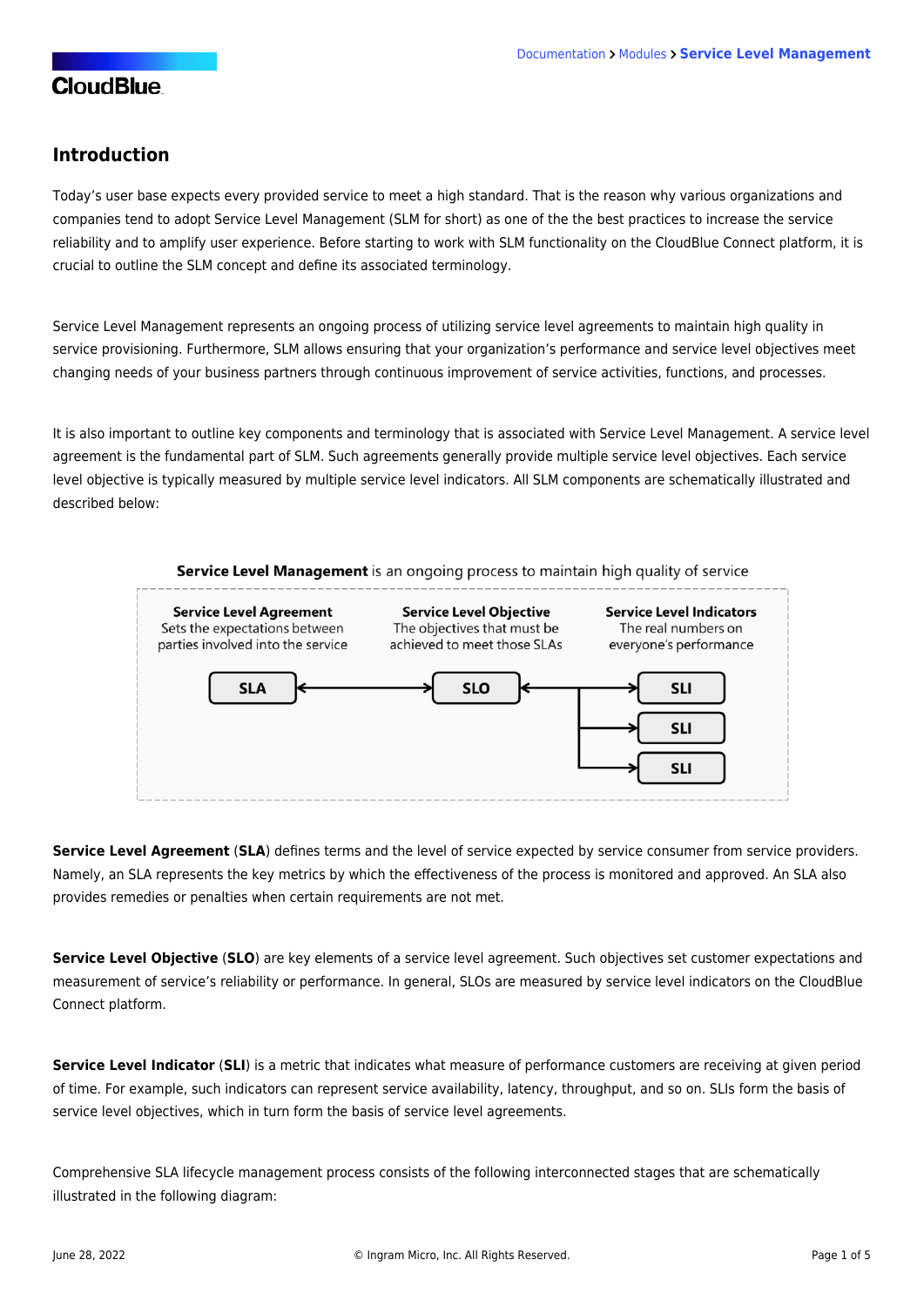

- **Conducting Research**: This stage represents research processes that are required before creating an SLA. For example, outlining and consolidating terms and conditions for your SLA, defining required actions and milestones with your business partner, specifying compliance targets, and so on.
- **Creating Agreements**: Includes planning and implementation of SLA. Namely, this stage represents finalizing agreement between organizations and testing initial results.
- **Monitoring Indicators**: Includes continuous audit processes, such as monitoring and reviewing service level indicators, overall performance, and SLA delivery.
- **Reporting Results**: This stage typically represents results evaluation to drive service improvements.

In order to maintain a high service quality, the CloudBlue Connect platform provides a set of features that allow implement and enhance SLM processes across businesses.

### **Applicable Modules and Objects**

Service Level Management is associated with multiple modules on CloudBlue Connect. All associated modules and their applicable objects are presented and described below:

| <b>Module</b>        | <b>Applicable Objects</b>                                                                                                                                                                                                                                        |
|----------------------|------------------------------------------------------------------------------------------------------------------------------------------------------------------------------------------------------------------------------------------------------------------|
| <b>Subscriptions</b> | <b>Fulfillment Request</b> objects require SLM to make sure that all your requests and subscriptions<br>are processed in time. Without implemented SLM, organizations might get hundreds of<br>unprocessed subscription requests that could be stuck for months. |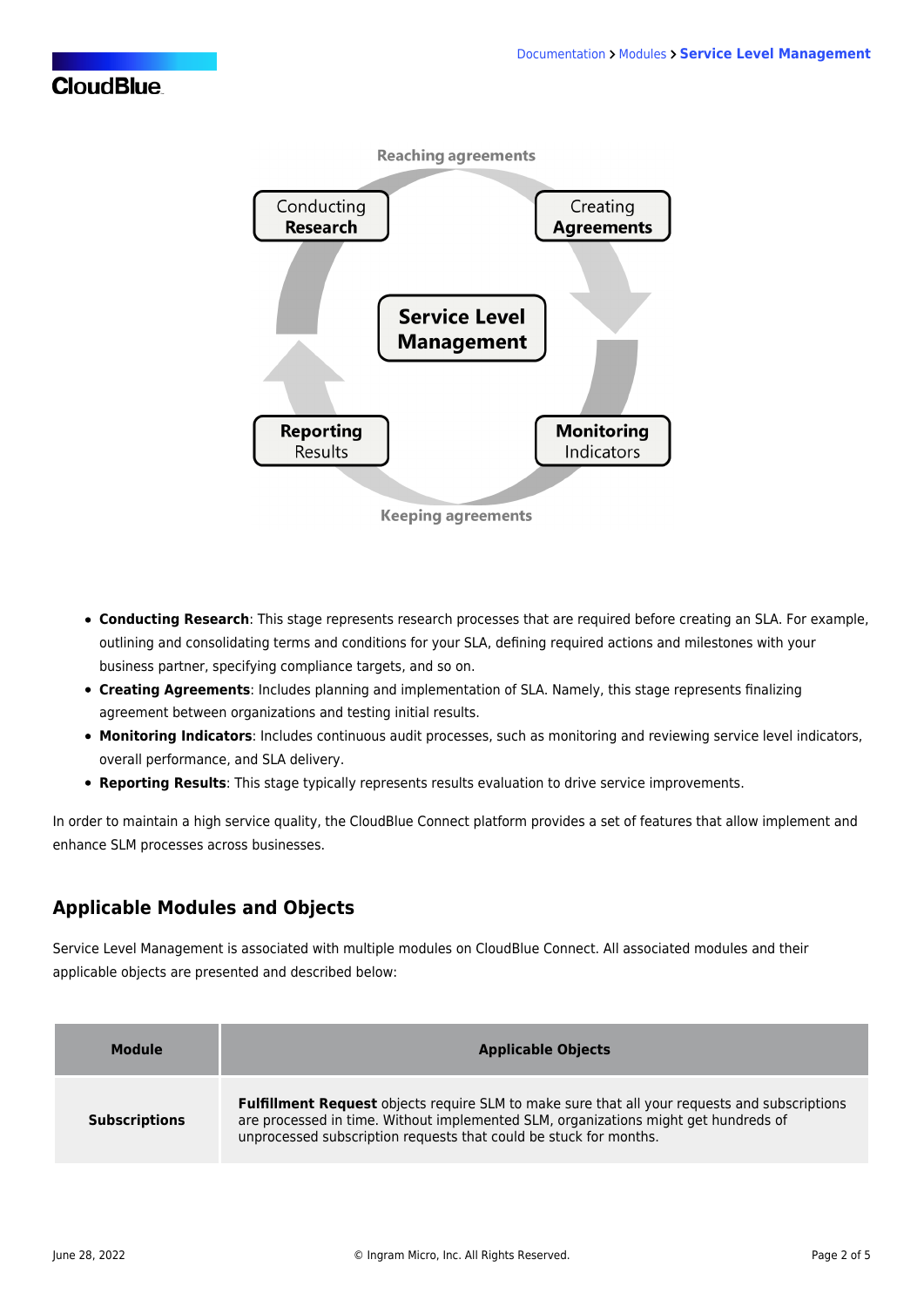| Module                    | <b>Applicable Objects</b>                                                                                                                                                                                                                                                                                                     |
|---------------------------|-------------------------------------------------------------------------------------------------------------------------------------------------------------------------------------------------------------------------------------------------------------------------------------------------------------------------------|
| <b>Tier Configuration</b> | <b>Tier Configuration Requests</b> need SLM for similar reasons as subscription requests. Thus,<br>implemented SLM ensures that your all of your generated tier requests are processed<br>successfully. Note that tier config request generally though SLOs would most likely be longer<br>because of the process complexity. |

As the CloudBlue Connect platform evolves, the number of scenarios and applicable objects will be increased.

#### **SLO Zones**

The system allows working with SLOs by specifying one of the following zones for a specific object on Connect:

- **Green Zone**: Indicates that the service level for an object meets customer expectations.
- **Yellow Zone**: The system warns that something is going wrong.
- **Red Zone**: This represents the danger zone (i.e., your immediate attention is required).

The following diagram schematically illustrates all available SLO zones:



In general, the aforementioned SLO zones are applicable to all objects that are associated with Service Level Management. Note, however, that certain object statuses are not interconnected with the SLO zones.

Namely, such zones are applicable only to the following **subscription request** states: Draft, Inquiring, Pending, and Revoking.

SLO zones are also available for the following **tier configuration requests** statuses: Draft, Inquiring, and Pending.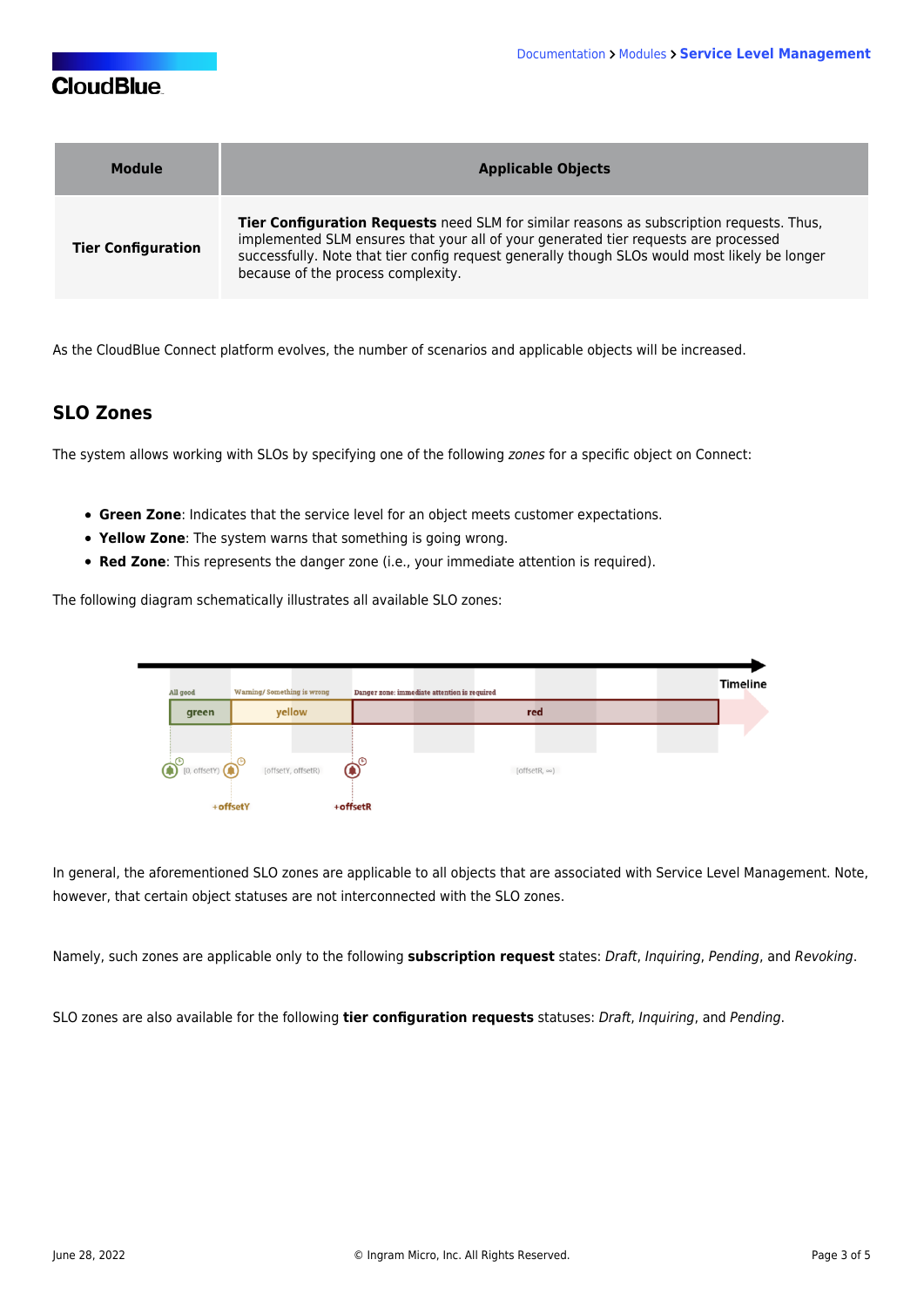

It is also important to note that the system will automatically assign the object to another SLO zone according to the provided configuration. For example, in case a fulfillment request in the Pending state is not processed within the first day, the system assigns this request to the yellow zone. If this request is not processed after two days, the system assigns this request to the red zone. Thereafter, in case this request is still not processed, the system can automatically reject such request.

Adjust the SLO zone transitions for each request status via the SLM settings of the Account module. Note that the system also allows enabling or disabling automatic request rejection for tier configuration and subscription request objects.

#### **SLM Settings**

SLM settings are assigned at the account level and can be applied to the objects that are generated within that account. Note, however, that not all objects are applicable to all accounts. The availability of SLM settings for different account types on CloudBlue Connect is schematically illustrated in the following diagram:



Therefore, it is important to note that Vendor accounts are not able to manage SLM settings for production Subscription